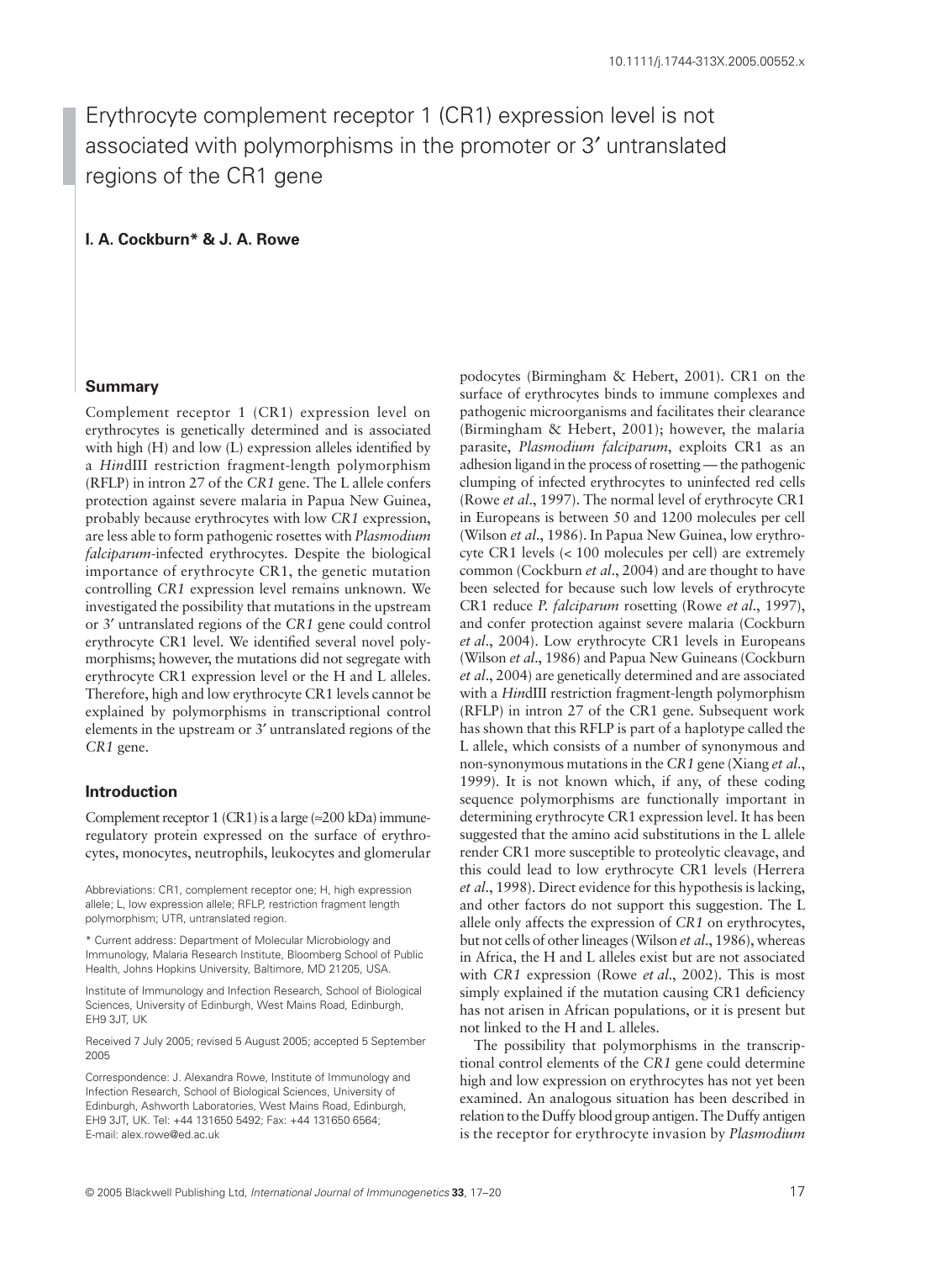*vivax*. Individuals with Duffy-negative erythrocytes are extremely common in West Africa, and they are completely resistant to vivax malaria. The Duffy-negative phenotype occurs because of a mutation in a GATA1 binding site at nucleotide −46 of the Duffy antigen/chemokine receptor gene (Tournamille *et al*., 1995). As GATA1 is an erythroid-specific transcription factor, this mutation affects expression of the Duffy antigen only on erythroid lineage cells. We hypothesized that a similar mutation at an erythroid-specific transcription factor site in the CR1 promoter could be responsible for low erythrocyte CR1 expression. The exact promoter region of CR1 has not been clearly defined; however, a 38 base-pair (bp) region between −79 and −41 bp upstream of the transcription start site is known to be important, and the promoter region could stretch more than 1800 kb upstream of the start site (Funkhouser & Vik, 2000). The closest potential GATA1 binding site to the transcription start site in the *CR1* gene is at position −1009. Binding sites for other transcription factors such as Ets and AML1 have been characterized at −49 and −43, respectively (Kim *et al*., 1999).

The aim of this study was to sequence the upstream and 3′ untranslated region (UTR) of the *CR1* gene to determine if they contain any mutations linked to the L allele that could control erythrocyte CR1 expression level.

## **Materials and methods**

#### **Samples**

Blood samples were collected and DNA extracted as described previously (Rowe *et al*., 2002; Cockburn *et al*., 2004).

### **CR1 expression level**

Erythrocyte CR1 levels of the samples from Papua New Guinea and the United Kingdom had been determined previously by flow cytometry (Cockburn *et al*., 2004). The erythrocyte CR1 levels of the samples from Mali were determined previously by ELISA (Rowe *et al*., 2002). The flow cytometry assay is described in full by Cockburn *et al*. (2002), and the ELISA assay by Moulds *et al*. (1992). Briefly, for the flow cytometry assay, the CR1 level was determined using the anti-CR1 monoclonal antibody J3D3 (Nickells *et al.*, 1998), with comparison to a standard curve derived from a set of reference erythrocytes with known CR1 levels. The reference erythrocytes used to establish the assay had their CR1 expression initially determined by the use of 125I-labeled antibody and Scatchard analysis to determine the number of antigenic sites per cell, controlling for the number of antibody-binding sites per CR1 molecule. For the ELISA assay, erythrocyte ghosts were prepared by hypotonic lysis in the presence of protease inhibitors, and the proteins were solubilized in 1% NP-40/PBS. The samples were kept frozen at −80 °C until testing. The number of CR1 molecules per erythrocyte was determined using J3D3 for capture and E11 as the detection antibody. A standard curve was prepared for each assay from which test values were interpolated. A

single donor previously studied as part of the VIIth International Complement Genetics Workshop was used for the standard.

#### **PCR and sequencing**

The upstream region of the gene was amplified as three overlapping polymerase chain reaction (PCR) products. The regions were from −788 to +251 using the primers CR1pro1F-CCCCCACCCCACAACAG and CR1pro1R-ACGCCCGCCCGCCTCTCAC; from −1507 to −313 using the primers CR1pro2F-GAGATTGGTTAAAGGGC ACAGGAT and CR1pro2R-AAGGGCAATTGCAGGC GATGTGTA and a region from −673 to −2050 using the primers CR1pro3F-GAAAAGAGTTGGATTGGTGGT-TAG and CR1pro3R-AGAGTTAGCCCCCTTTGCGC TAGT. All sequence positions are based on the cDNA sequence published previously (Vik & Wong, 1993). The entire exon 39, including the 3′UTR (to +7590), was amplified as a 1526-bp fragment using the primers CR13utrF1-AGCCTGTAAATTCTGGGTAGTTCA and CR13utrR1-CTGTCAAAGTAAATGTGGCAAAAT. The PCR products were sequenced with internal primers using the BigDye terminator kit (Applied Biosystems, Warrington, UK).

#### **Single nucleotide polymorphism (SNP) analysis**

Several polymorphisms were identified and analysed in more detail. A mutation at position −873 was analysed by digestion of the CR1pro2 PCR product with EcoT221 (Amersham Pharmacia, Little Chalfont, UK), using the buffer supplied by the manufacturer for 2 h at 37 °C. With a T at position −873 the 1195-bp product remains uncut, while with the C-873 genotype it is cut into fragments of 636 bp and 559 bp. The mutation at position −159 was analysed by sequencing of the CR1pro1 PCR product with the primer CR1seq1F2-TCGGCAAAAGCTCCCCT GAC, while polymorphisms at +6994 and +7119 were analysed by sequencing of 3′ UTR PCR product using the primer CR13utrF3-TGGCGTAATCTCGGCTCACT.

#### **Data analysis**

Genetic linkage between polymorphisms was determined using a permutations method in the program GENETIX (University of Montpelier, France), whereas statistical analysis was performed using STATVIEW (SAS Institute, Cary, NC, USA).

## **Results and discussion**

Initially, we sequenced 2 kb of the upstream region of the CR1 gene in six individuals, three homozygous for the L allele and three homozygous for the H allele. Four of the individuals (two HH and two LL) had identical upstream sequences, suggesting that that erythrocyte CR1 expression level is not associated with a promoter polymorphism. The other two individuals, one HH and one LL,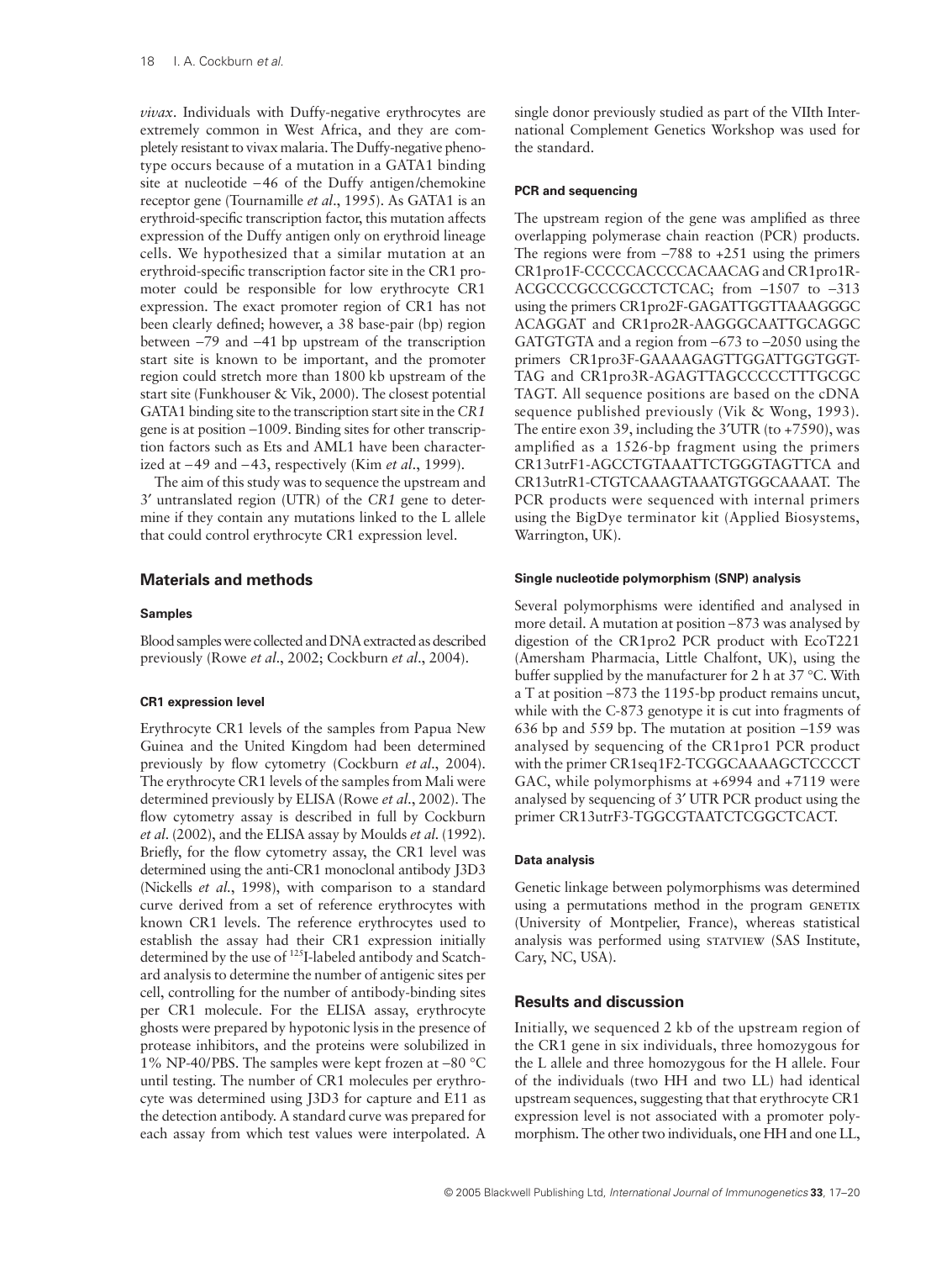|                                | $-873$     | $-159$     | H/L alleles HindIII RFLP <sup>a</sup> | $+6994$    | $+7119$    |
|--------------------------------|------------|------------|---------------------------------------|------------|------------|
| New Ireland (Papua New Guinea) | $C - 0.08$ | $A - 0.01$ | $L - 0.73$                            | $T - 0.25$ | $T - 0.25$ |
|                                | $T - 0.92$ | $G - 0.99$ | $H - 0.27$                            | $C - 0.75$ | $C - 0.75$ |
|                                | $(88)^{b}$ | (88)       | (94)                                  | (28)       | (28)       |
| Mali                           | $C - 0.41$ | $A - 0.23$ | $L - 0.15$                            | $T - 0.21$ | $T - 0.21$ |
|                                | $T - 0.59$ | $G - 0.76$ | $H - 0.85$                            | $C - 0.79$ | $C - 0.79$ |
|                                | (76)       | $T - 0.01$ | (298)                                 | (24)       | (24)       |
|                                |            | (76)       |                                       |            |            |
| Edinburgh (UK)                 | $C - 0.31$ | $A - 0.19$ | $L - 0.23$                            | $T - 0.46$ | $T - 0.46$ |
|                                | $T - 0.69$ | $G - 0.81$ | $H - 0.77$                            | $C - 0.54$ | $C - 0.54$ |
|                                | (58)       | (58)       | (60)                                  | (24)       | (24)       |
|                                |            |            |                                       |            |            |

**Table 1.** Gene frequencies of polymorphisms in the upstream and 3' untranslated regions of the CR1 gene

a Determined previously (Rowe *et al*., 2002; Cockburn *et al*., 2004).

**b** Number of chromosomes tested.



Figure 1. CR1 level on erythrocytes and the T-873C CR1 promoter polymorphism in (a) New Ireland, Papua New Guinea; (b) Mali; and (c) Edinburgh, UK. Each point represents the mean erythrocyte CR1 level of a single individual in molecules per cell. SD, standard deviation.

were heterozygous at three sites: T-873C, C-391T and G-159A (most common allele first). Subsequent sequencing did not find T-391 in any other individuals, but the other two polymorphisms occurred commonly and were analysed in more detail. We did not detect any polymorphisms in the previously identified transcription factor binding sites in the promoter region.

To determine whether the polymorphisms in the upstream region are associated with erythrocyte CR1 expression level, we genotyped 44 individuals from New Ireland (Papua New Guinea), 38 individuals from Mali (from various locations) and 29 individuals from Edinburgh (UK) at the −873 and −159 positions (Table 1), using RFLP analysis and direct sequencing, respectively. All individuals in these populations had been characterized previously for their erythrocyte CR1 level and H and L genotypes (Rowe *et al*., 2002; Cockburn *et al*., 2004). In the three populations studied, the −873 and −159 polymorphisms were tightly linked (*P <* 0.01), with the A-159 mutation being rarer than C-873, perhaps having arisen later (Table 1). In Papua New Guinea and Mali, we found that the polymorphisms were not linked to either the H or L allele, nor were they associated with any decrease or increase in CR1

expression (*P* > 0.2 by two-way anova, including *Hin*dIII genotype in the model; Fig. 1a & b *—* data for the −873 polymorphism only is shown). In the European population, both the −873 and −159 polymorphisms were associated with CR1 expression level (*P <* 0.05 one-way anova; Fig. 1c — data for the −873 polymorphism only is shown). However, linkage analysis showed that these polymorphisms are genetically linked to the *Hin*dIII polymorphism (*P =* 0.04), and that once this was included in the statistical model, the promoter polymorphisms had no effect on CR1 expression ( $P > 0.10$  by two-way ANOVA). It is perhaps not surprising that there is some linkage between the promoter and the *Hin*dIII polymorphism in intron 27 (≈80 kb apart) in Europeans but not in Africans, as linkage disequilibrium extends across much larger distances in non-Africans because they have recently passed through a small population bottleneck (Reich *et al*., 2001).

A more limited analysis was performed to examine if 3′UTR polymorphisms were associated with the *Hin*dIII H and L alleles and erythrocyte CR1 expression levels. In the original six donors, we identified linked polymorphisms at positions C6994T and C7119T that appeared initially to segregate with the L and H alleles. However, subsequent